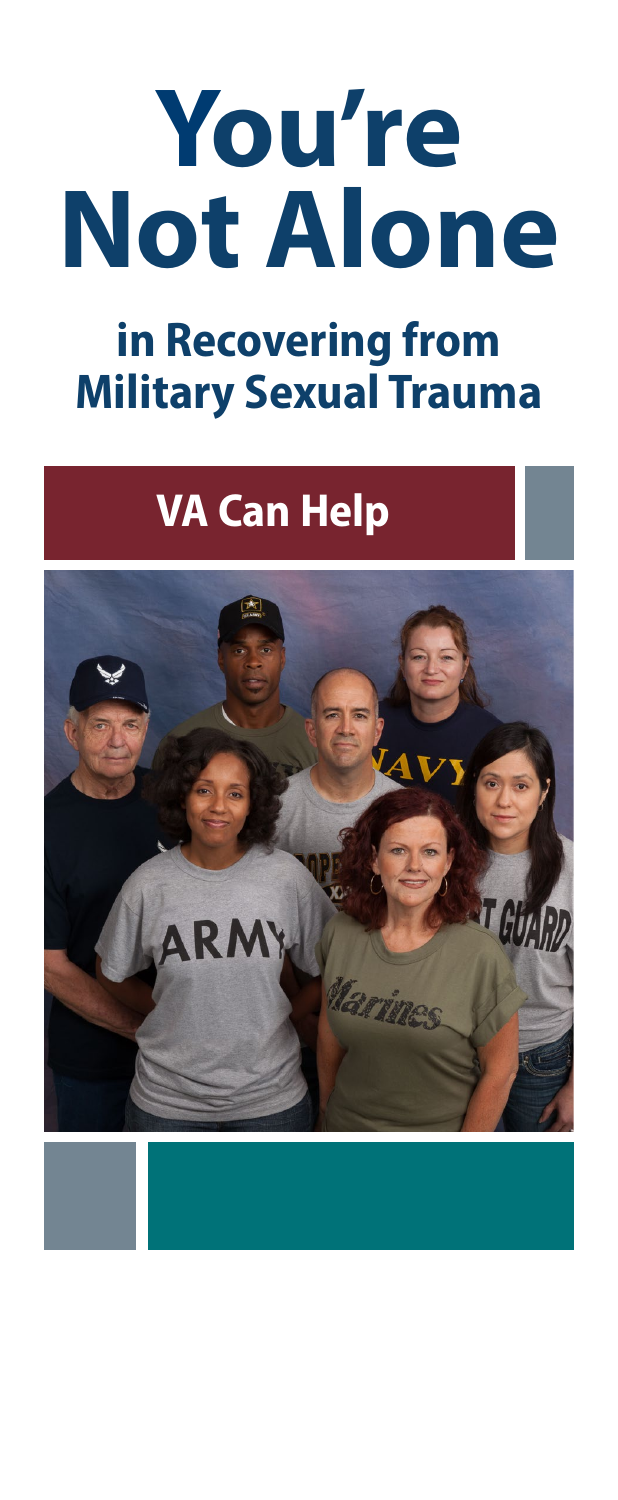

#### Military Sexual Trauma

Military sexual trauma (MST) is sexual assault or sexual harassment that occurred during military service, including:

- Being pressured into sexual activities, such as with threats
- Sexual activities without your consent, such as when asleep or intoxicated
- Being overpowered or physically forced to have sex
- Being sexually touched or grabbed in a way that made you uncomfortable, including during hazing experiences
- Comments about your body or sexual activities that you found threatening
- Unwanted sexual advances that you found threatening
- Any other sexual activity where you were involved against your will or unable to say "no"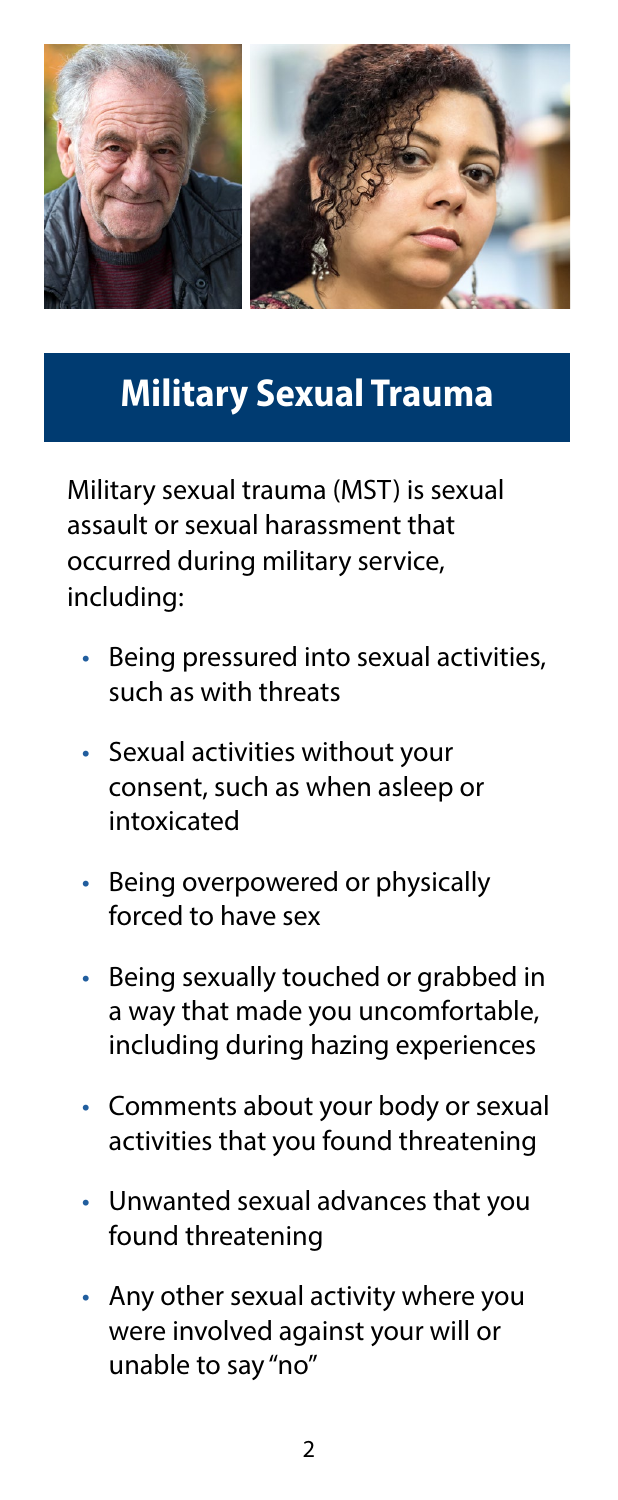

MST can occur at any time or place during your military service, such as while you're on or off duty, or on or off base. The perpetrator(s) may or may not be someone you know and may be fellow Service members or civilians.

People don't often talk about sexual assault or sexual harassment, so survivors may think they're the only ones to experience it or to have difficulties afterwards.

However, Veterans from all types of backgrounds have experienced MST:

- All genders and ages
- All ranks, branches and eras of service
- All racial and ethnic backgrounds
- All sexual orientations
- All religious backgrounds
- All physical sizes and strengths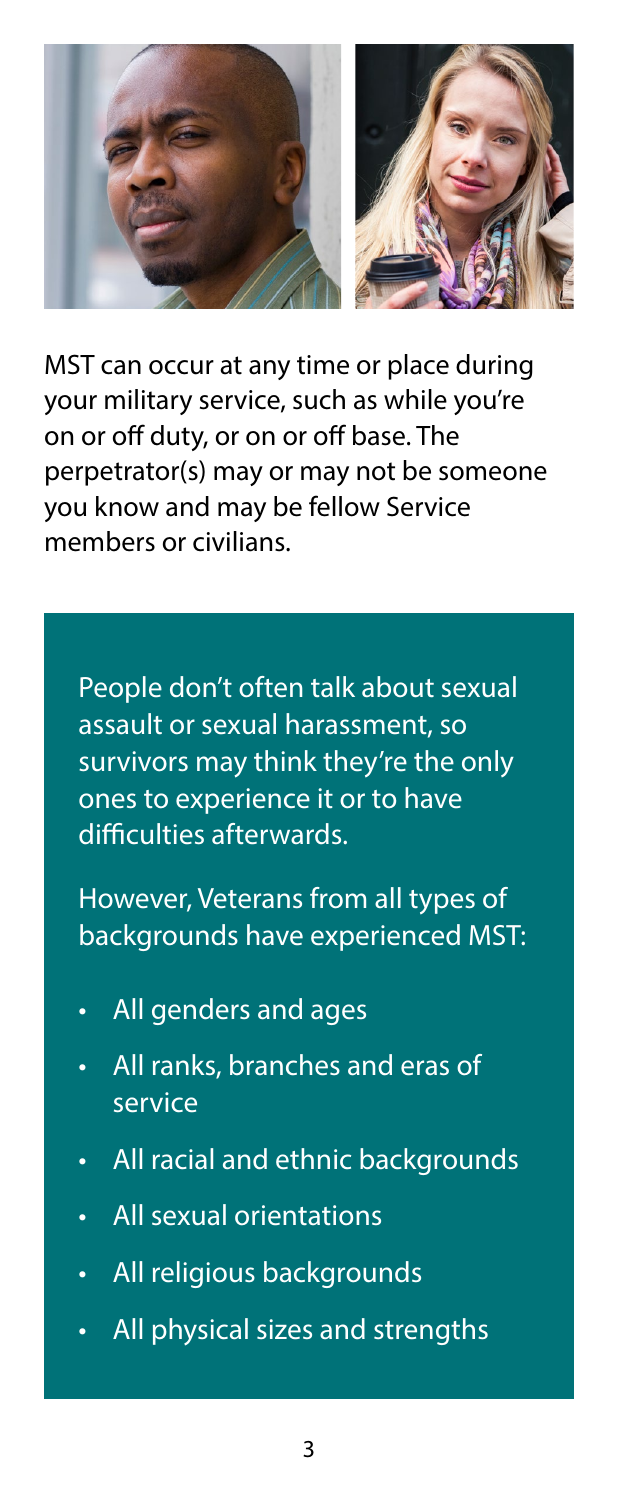#### Some Common Reactions



MST can affect a person's mental and physical health, even many years later. Veterans can differ in their

reactions to MST, especially based on their gender, race, ethnic background, religion, sexual orientation, previous stressful life experiences, and other background factors. Some common difficulties include:

- **Strong emotions:** intense, sudden emotional reactions to things; feeling depressed, angry or irritable; feeling ashamed or "damaged"
- **Feelings of numbness:** feeling emotionally "flat"; difficulty feeling emotions like love or happiness
- **Trouble sleeping:** trouble falling or staying asleep; disturbing dreams
- **Difficulties with attention, concentration, and memory:** trouble staying focused; having a hard time remembering things
- **Self-doubt or questioning:** blaming yourself; questioning parts of who you are, like your masculinity/femininity or sexual orientation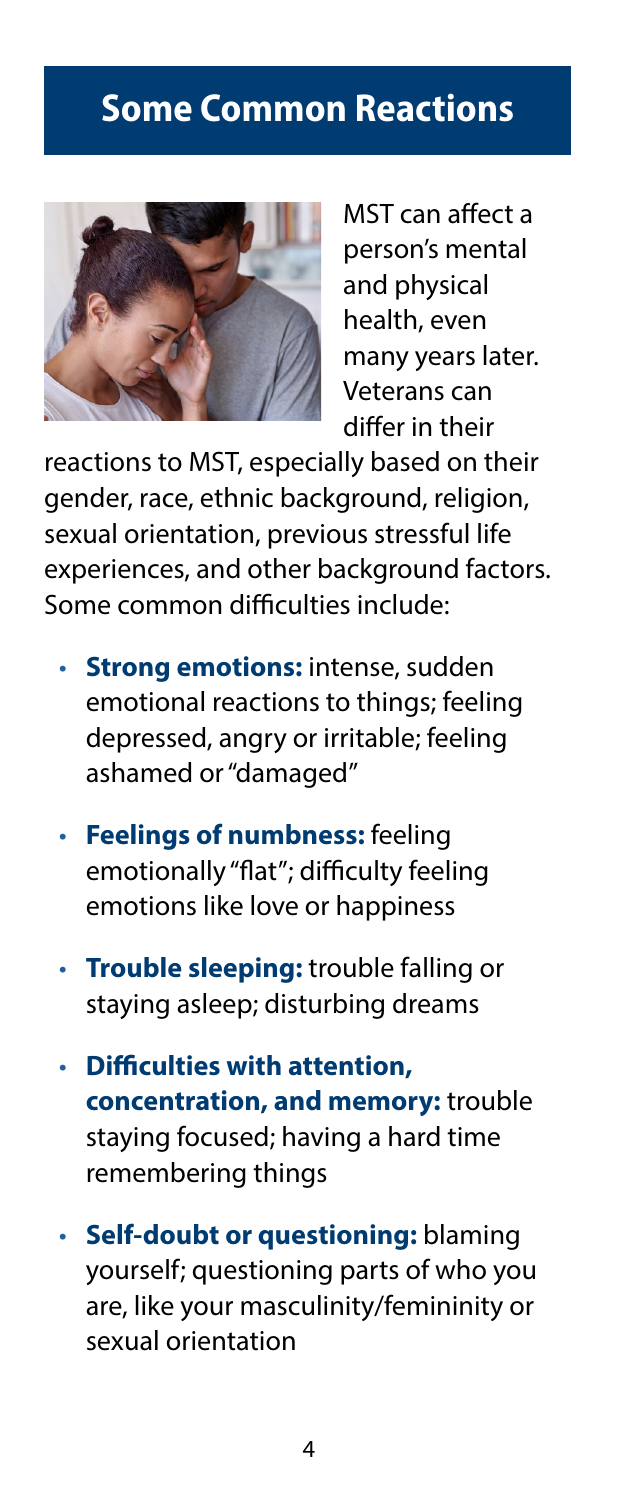- **Problems with alcohol or other substances:** drinking or using substances or getting "high" to cope or escape
- **Self-harm or unsafe behaviors:** suicidal thoughts or behaviors; cutting; risk-taking; aggression
- **Difficulty with things that remind them of their experiences of sexual trauma:** feeling on edge or "jumpy"; difficulty feeling safe; avoiding reminders of MST
- **Difficulties in relationships:** feeling isolated or disconnected; difficulty trusting; unsafe relationships; trouble with authority figures; frequent arguments
- **Sexual difficulties:** concerns about sex drive; problems with arousal, enjoyment, performance, or pain during sex; avoidance of physical intimacy
- **Physical health problems:** chronic pain; weight or eating problems; digestive problems

Recovery from MST is possible, and it's never too late to move forward.

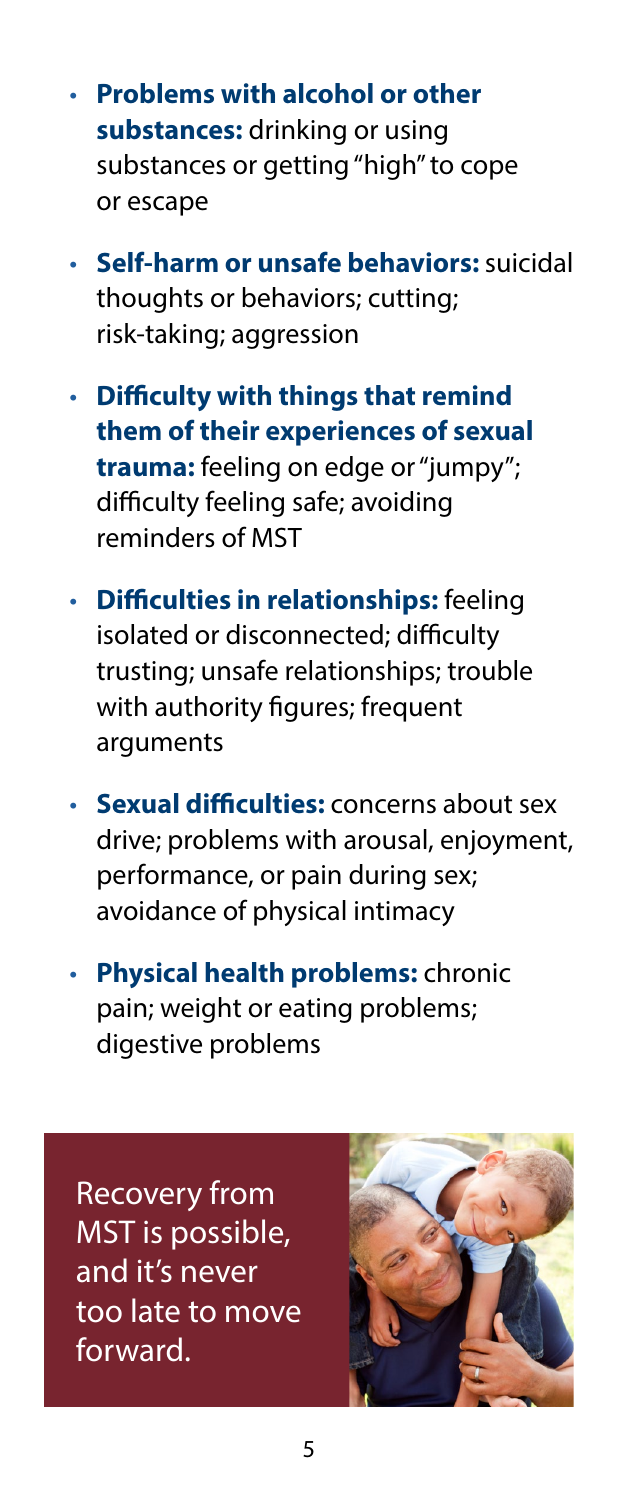

### VA is Here to Help

There are many steps you can take to move forward after MST.

• VA offers free, confidential treatment to Veterans\* for mental and physical health conditions related to experiences of MST. You do not need to have a VA

disability rating and may be able to receive services even if you are not



eligible for other VA care. You do not need to have reported the incident when it happened or have other documentation that it occurred.

• Every VA health care system has an **MST Coordinator** who can help you access VA services and programs.

\*Note: Although this brochure refers to Veterans, other former Service members and current Service members also may be able to receive MST-related services at VA. To learn more, visit [www.mentalhealth.va.gov/msthome](http://www.mentalhealth.va.gov/msthome.asp).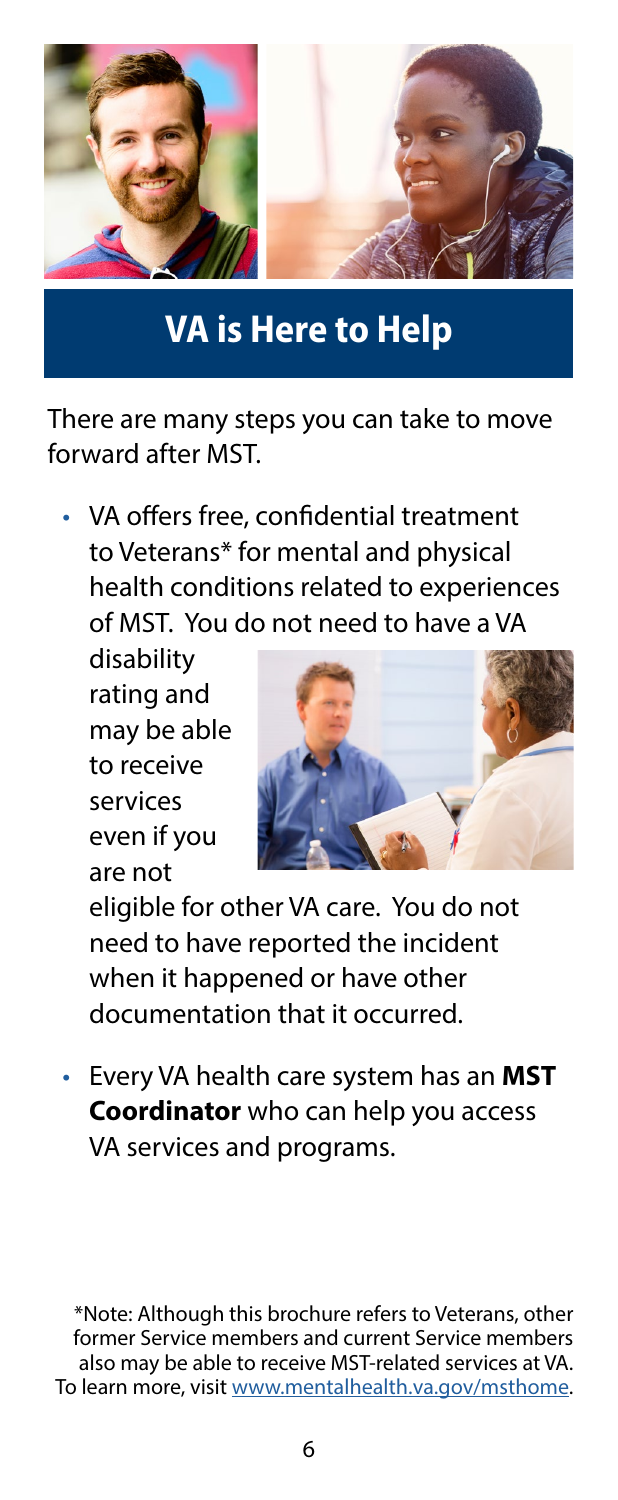

- MST-related services are available at every VA health care system. MSTrelated counseling is also available through community-based Vet Centers. Services are designed to meet Veterans wherever they are in their recovery, whether that is focusing on strategies for coping with challenging emotions and memories or, for Veterans who are ready, talking about their MST experiences in depth.
- VA knows that Veterans have unique needs, preferences, and backgrounds and supports many paths to recovery.
- You can ask to meet with a female or male clinician if it would make you feel more comfortable.

Note: Veterans can receive compensation for conditions that began or got worse in the line of duty, including injuries or disabilities related to MST. A Veterans Benefits Administration (VBA) MST Outreach Coordinator at your nearest Regional Office can explain more. Visit [www.va.gov](http://www.va.gov) for a list of VBA Regional Offices or call VA's general hotline at 1-800-827-1000.